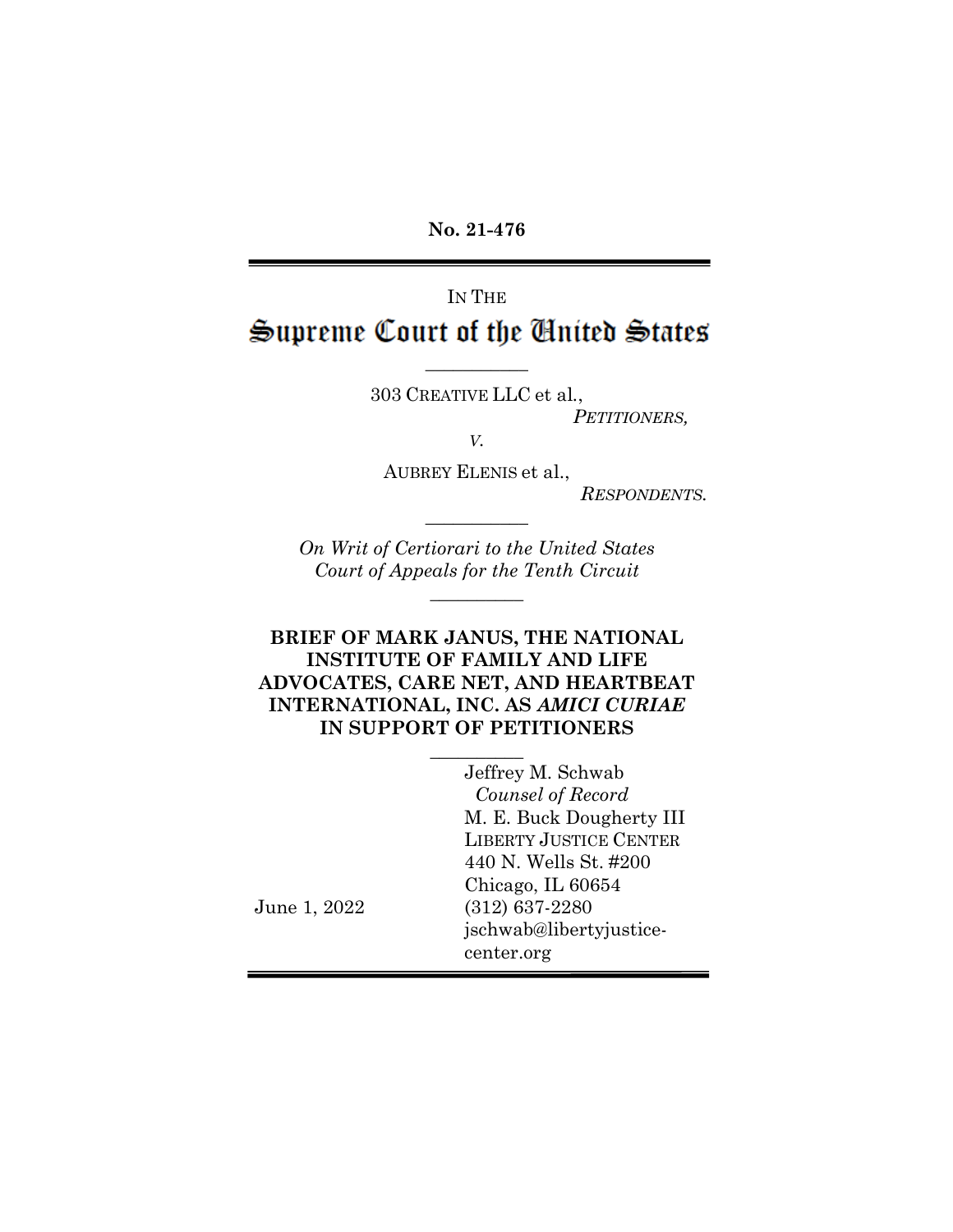#### **QUESTION PRESENTED**

Lorie Smith, a website designer who operates through 303 Creative, LLC, wants to expand into creating websites for weddings. Although Smith is generally willing to design websites for lesbian, gay, bisexual, and transgender customers, her religious convictions preclude her from creating websites announcing and celebrating marriages of same-sex couples. But the Colorado Anti-Discrimination Act requires her to create custom websites celebrating the marriages of same-sex couples if she does so for oppositesex couples.

The question presented is whether applying a public-accommodation law to compel Smith's custom design of websites violates the Free Speech Clause of the First Amendment.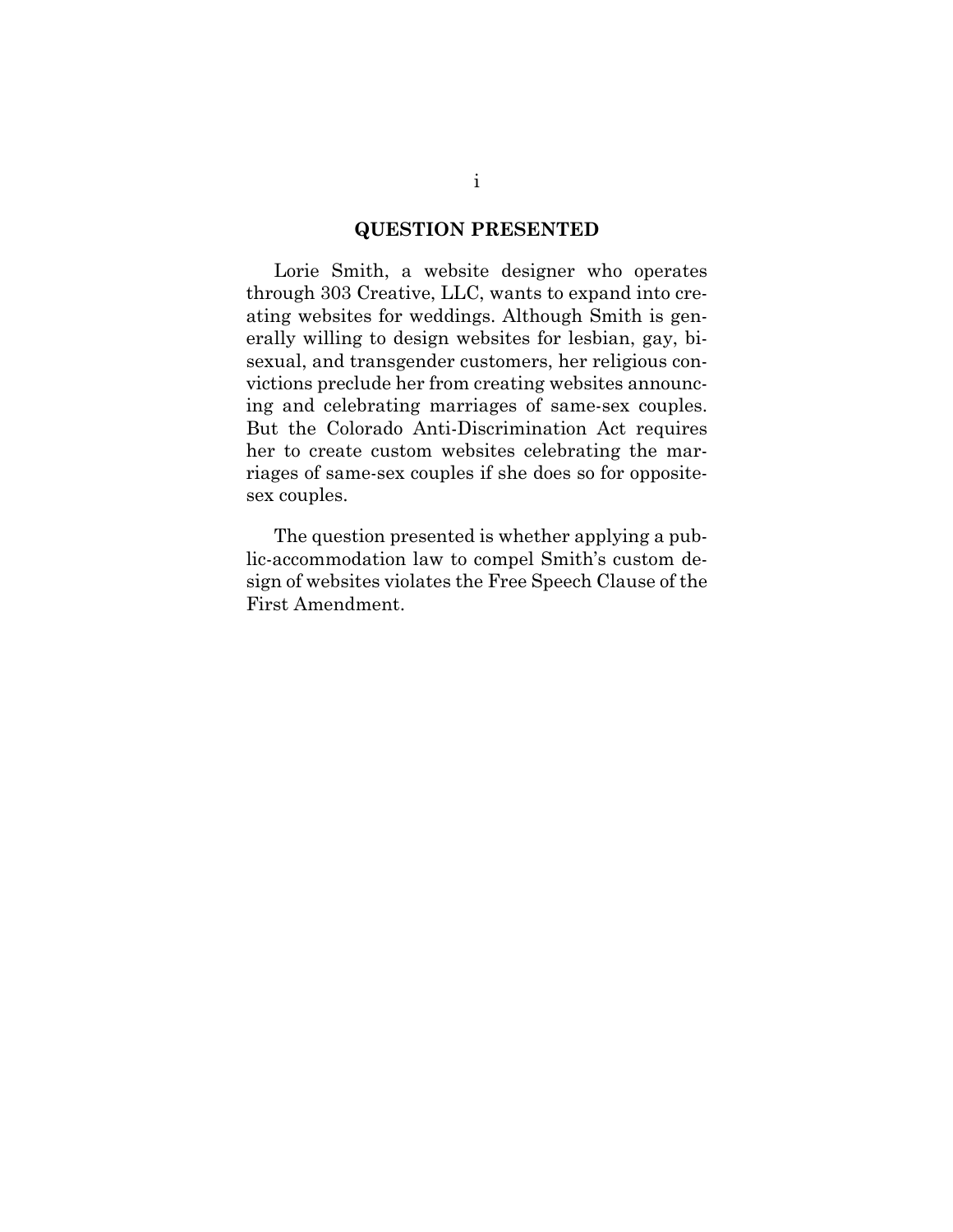# **TABLE OF CONTENTS**

|     | INTEREST OF THE AMICI CURIAE 1                                                                                                |
|-----|-------------------------------------------------------------------------------------------------------------------------------|
|     |                                                                                                                               |
|     |                                                                                                                               |
| T.  | This Court has long held that<br>government-compelled speech is                                                               |
| II. | This Court has recently affirmed its<br>strong disfavor of government-<br>compelled speech in <i>Janus</i> and <i>NIFLA</i> 6 |
| Ш   | Government speech compulsion is<br>always content-based and therefore<br>almost always subject to strict                      |
|     |                                                                                                                               |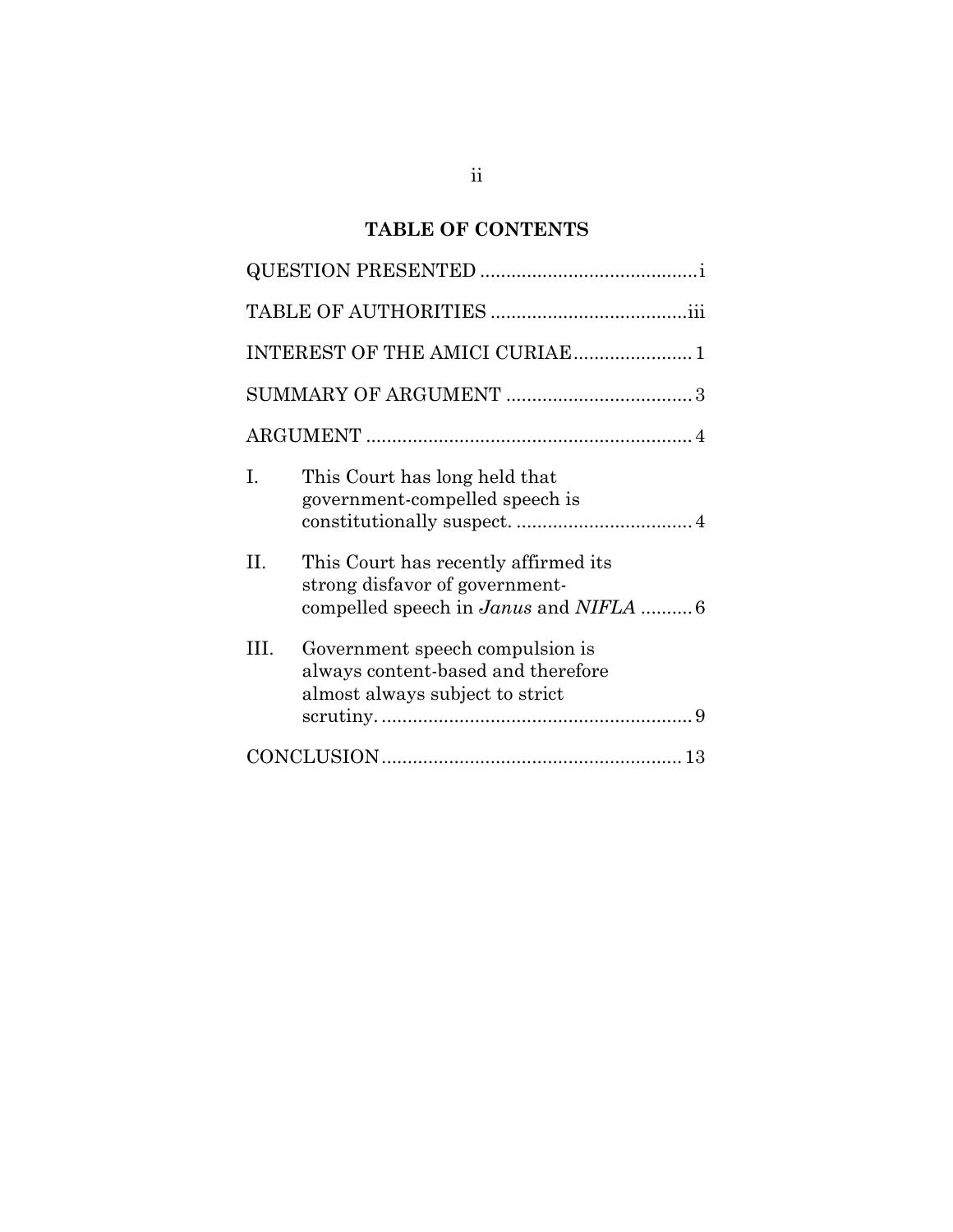# **TABLE OF AUTHORITIES**

## **Cases**

| Hurley v. Irish-American Gay, Lesbian and<br>Bisexual Group of Boston, Inc., 515 U.S. 557                      |
|----------------------------------------------------------------------------------------------------------------|
| Janus v. AFSCME, Council 31,                                                                                   |
| Miami Herald Pub. Co., Div. of Knight Newspapers,                                                              |
| National Institute of Family & Life<br>Advocates v. Becerra,<br>138 S. Ct. 2361 (2018) 1, 2, 3, 6, 7, 8, 9, 12 |
| <i>Pacific Gas &amp; Electrical Co. v. Public Utilities</i>                                                    |
| Reed v. Town of Gilbert,                                                                                       |
| Riley v. Nat'l Fed'n of Blind,                                                                                 |
| W. Va. State Bd. of Educ. v. Barnette,                                                                         |
| Wooley v. Maynard,                                                                                             |
| Zauderer v. Office of Disciplinary Counsel of                                                                  |

# **Other Authorities**

| Ashutosh Bhagwat, Constitutional Rights:    |  |
|---------------------------------------------|--|
| Intersections, Synergies, and Conflicts, 28 |  |
|                                             |  |

# iii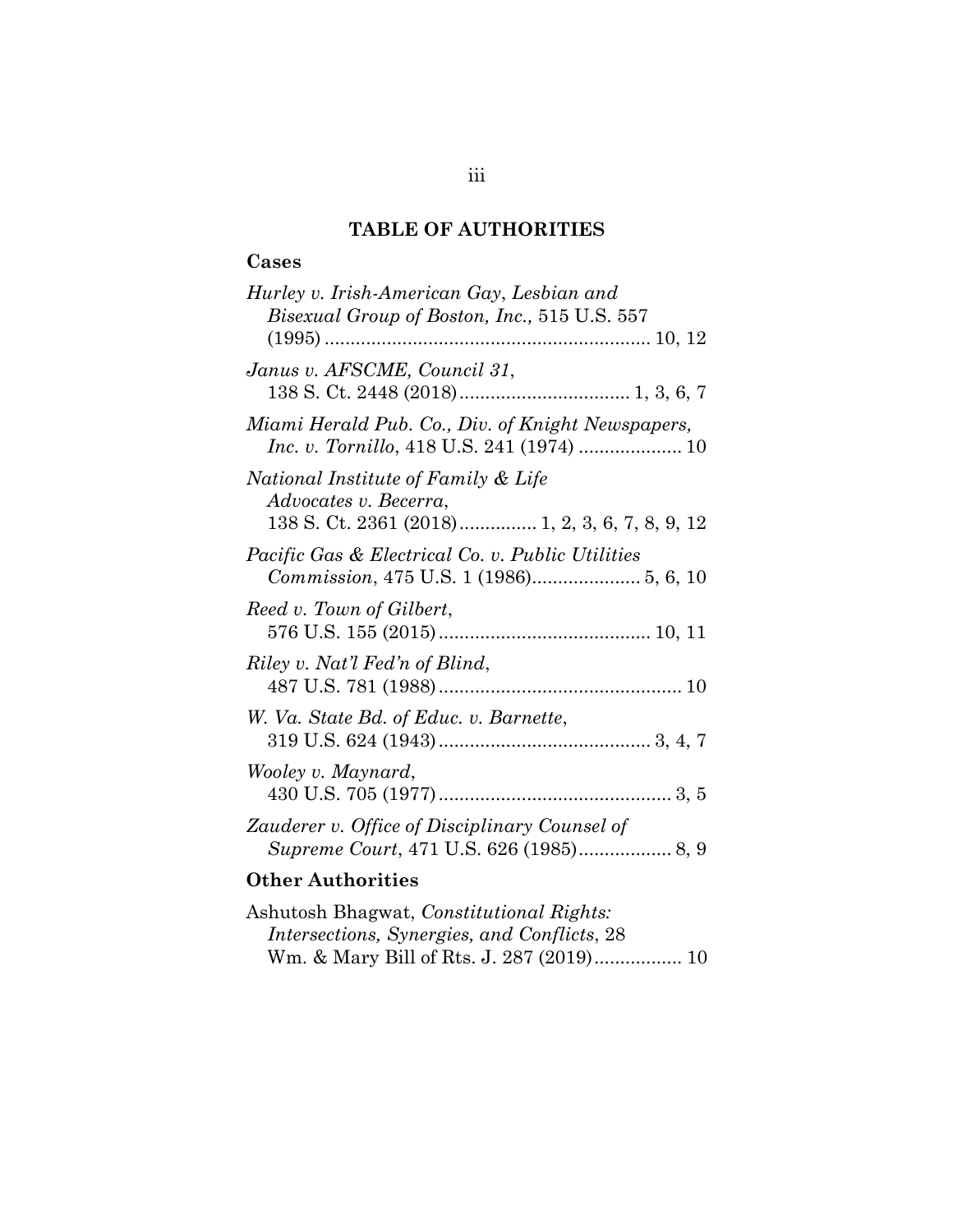Martin H. Redish, *Compelled Commercial Speech and the First Amendment*, 94 Notre Dame L. Rev. 1749 (2019)....................................... 5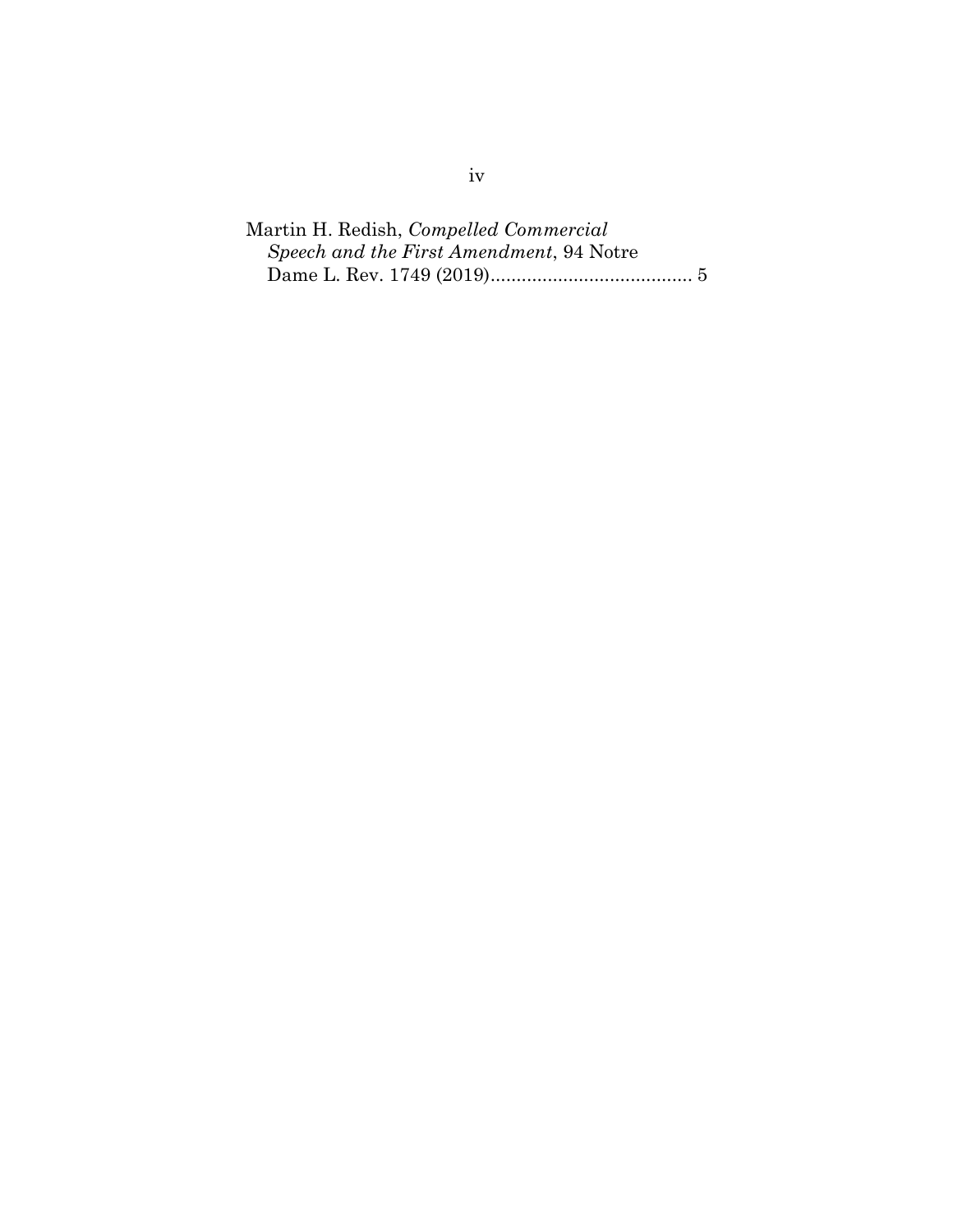#### **INTEREST OF THE AMICI CURIAE1**

Collectively, the Amici Curiae were successful petitioners and amici curiae in this Court's two most recent cases protecting against government-compelled speech, *Janus v. AFSCME, Council 31*, 138 S. Ct. 2448 (2018) and *National Institute of Family & Life Advocates (NIFLA) v. Becerra*, 138 S. Ct. 2361 (2018). They write this brief, as parties and beneficiaries of those cases, to urge the Court to continue its protection against compelled speech in this case.

Mark Janus is the former Illinois public employee whose First Amendment right to not pay for union speech against his will was vindicated by this Court in *Janus*, 138 S. Ct. 2448.

The National Institute of Family and Life Advocates ("NIFLA") is a  $501(c)(3)$  nonprofit membership organization that exists to provide legal counsel, education, and training to life-affirming pregnancy centers and clinics. NIFLA represents more than 1,600 pro-life pregnancy centers across the country. Of that number, over 1,400 operate as medical facilities. This Court vindicated NIFLA's right to not be forced to inform patients about the availability of low-cost abortions in *NIFLA*, 138 S. Ct. 2361.

Care Net is a national nonprofit corporation and one of the largest affiliation organizations for pregnancy centers in North America. Care Net's mission is

<sup>1</sup> Rule 37 statement: No counsel for any party authored any part of this brief, and no person or entity other than *amici* funded its preparation or submission. Counsel for both Petitioners and Respondents have given blanket consent to the filing of amicus briefs.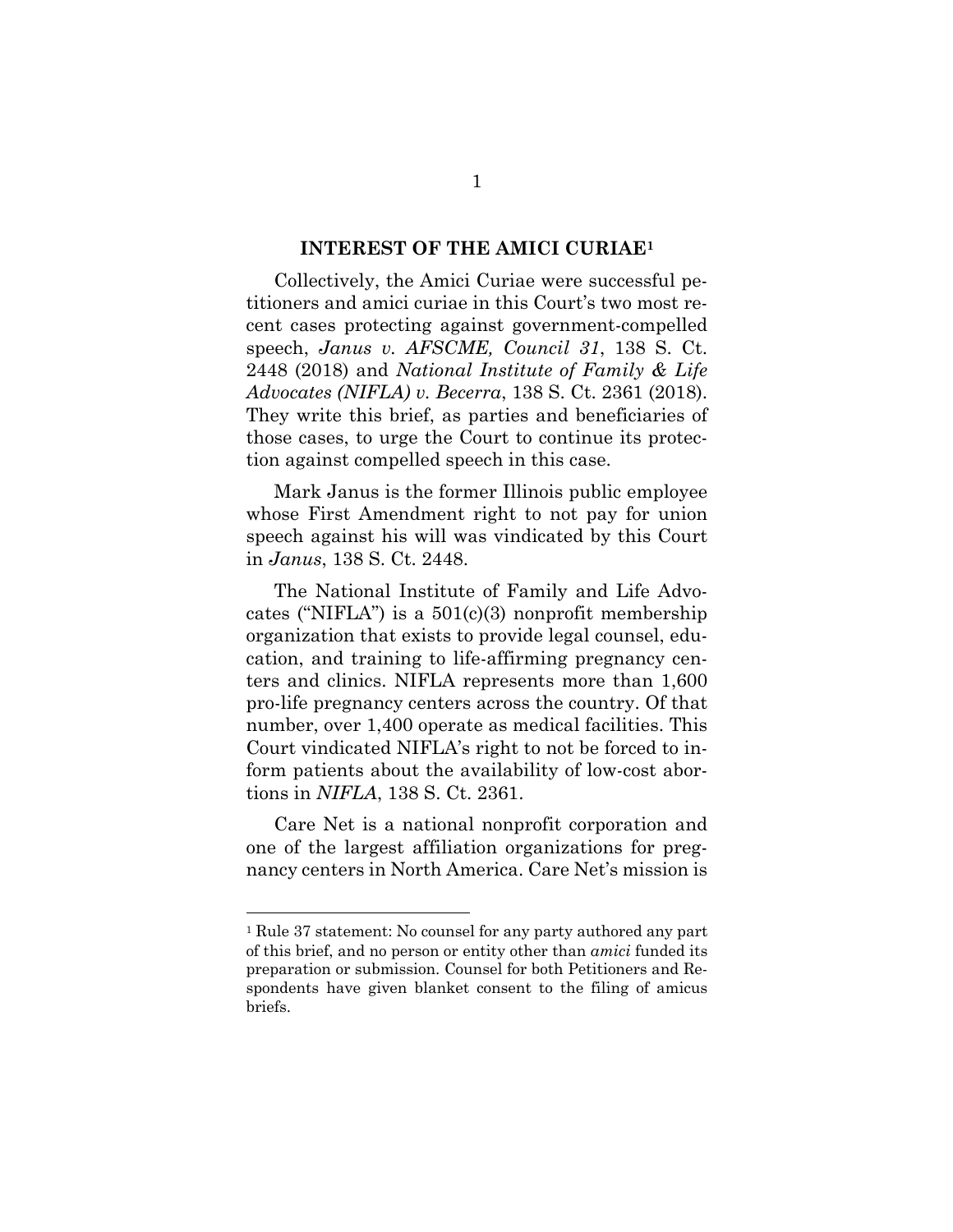to offer compassion, hope, and help to anyone considering abortion by presenting them with realistic alternatives and Christ-centered support through its lifeaffirming network of pregnancy centers, churches, organizations, and individuals. To accomplish this mission, Care Net provides education, support, and training for its more than 1,200 affiliates and a growing network of churches. Care Net also runs a national call center providing real-time pregnancy decision coaching. Care Net filed a brief as amicus curiae supporting NIFLA in *NIFLA*, 138 S. Ct. 2361.

Heartbeat International, Inc. ("Heartbeat") is an 501(c)(3) nonprofit, interdenominational Christian organization whose mission is to support the pro-life cause through an effective network of affiliated pregnancy help centers. Heartbeat serves approximately 2,400 pro-life centers, maternity homes, and nonprofit adoption agencies in over 50 countries—making Heartbeat the world's largest such affiliate network. Heartbeat filed a brief as amicus curiae supporting NIFLA in *NIFLA*, 138 S. Ct. 2361.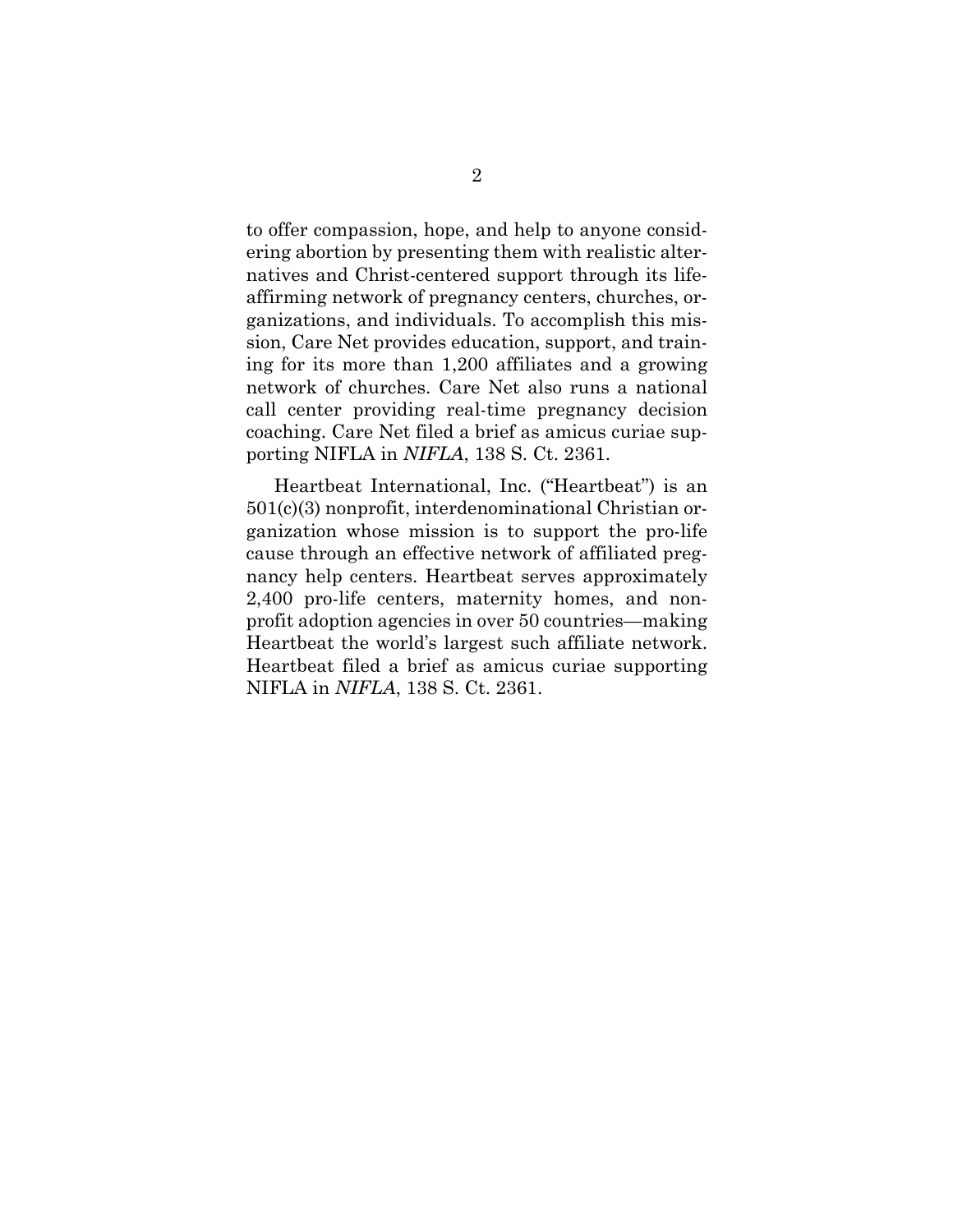#### **SUMMARY OF ARGUMENT**

The government may not require an individual to communicate by word one's acceptance of the government's political ideas. *W. Va. State Bd. of Educ. v. Barnette*, 319 U.S. 624, 642 (1943). "[T]he First Amendment protects the right of individuals to hold a point of view different from the majority" and to refuse to articulate the view of the government or the majority. *Wooley v. Maynard*, 430 U.S. 705, 715 (1977). Further, the government's tolerance of expressions of dissent does not eliminate the First Amendment harm from compulsion to speak the government's preferred message.

This Court reaffirmed these principles in *Janus* and *NIFLA*. In *Janus*, this Court held that compelled speech extends to compelled subsidization of speech, holding that agency fees could not be taken from government employees who did not join a public sector union. 138 S. Ct. at 2460. In *NIFLA*, the Court held that a California law that compelled crisis pregnancy centers to inform women how they can obtain statesubsidized abortions "at the same time petitioners try to dissuade women from choosing that option" was content-based compelled speech and therefore subject to strict scrutiny. 138 S. Ct. at 2371.

The lower court correctly recognized that Petitioner's website design constituted speech and that compelling Petitioner to design websites for weddings of same-sex couples was content-based compelled speech subject to strict scrutiny. However, the lower court's finding that the Colorado Anti-Discrimination Act was narrowly tailored to Colorado's interest in ensuring equal access to publicly available goods and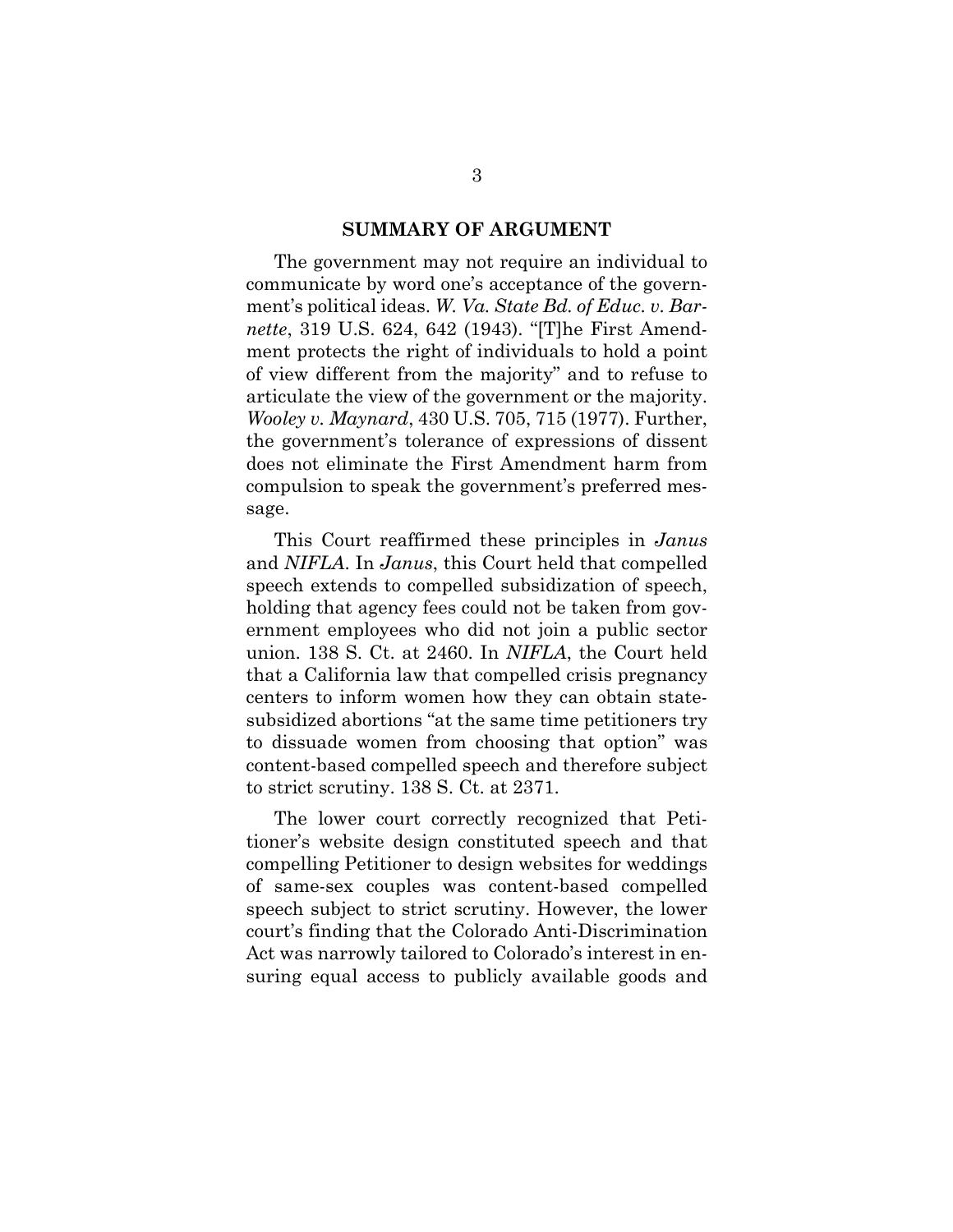services was erroneous. The specialization of Petitioner's products cannot serve both as a trigger to subject the law to strict scrutiny and as a justification for the law to satisfy strict scrutiny.

Thus, consistent with the Tenth Circuit, this Court should find that the Colorado Act's application to Petitioner is content-based compelled speech subject to strict scrutiny. This Court should, however, reverse the Tenth Circuit's erroneous application of strict scrutiny and hold that the Act is not narrowly tailored to serve the government's interest.

#### **ARGUMENT**

## **I. This Court has long held that government-compelled speech is constitutionally suspect.**

This Court has long held that compelled speech "transcends constitutional limitations on [government] power and invades the sphere of intellect and spirit which it is the purpose of the First Amendment to our Constitution to reserve from all official control." *W. Va. State Bd. of Educ. v. Barnette*, 319 U.S. 624, 633 (1943).

In *West Virginia State Board of Education v. Barnette*, the Court held unconstitutional West Virginia's enforcement of a regulation requiring children in public schools to salute the American flag. *Id*. The Court found that a flag salute constituted a form of utterance and that West Virginia employed a flag as "a symbol of adherence to government as presently organized." *Id*. at 631–32. The flag salute regulation "requires the individual to communicate by word and sign his acceptance of the political ideas it thus bespeaks." *Id*. at 633. The Court found no compelling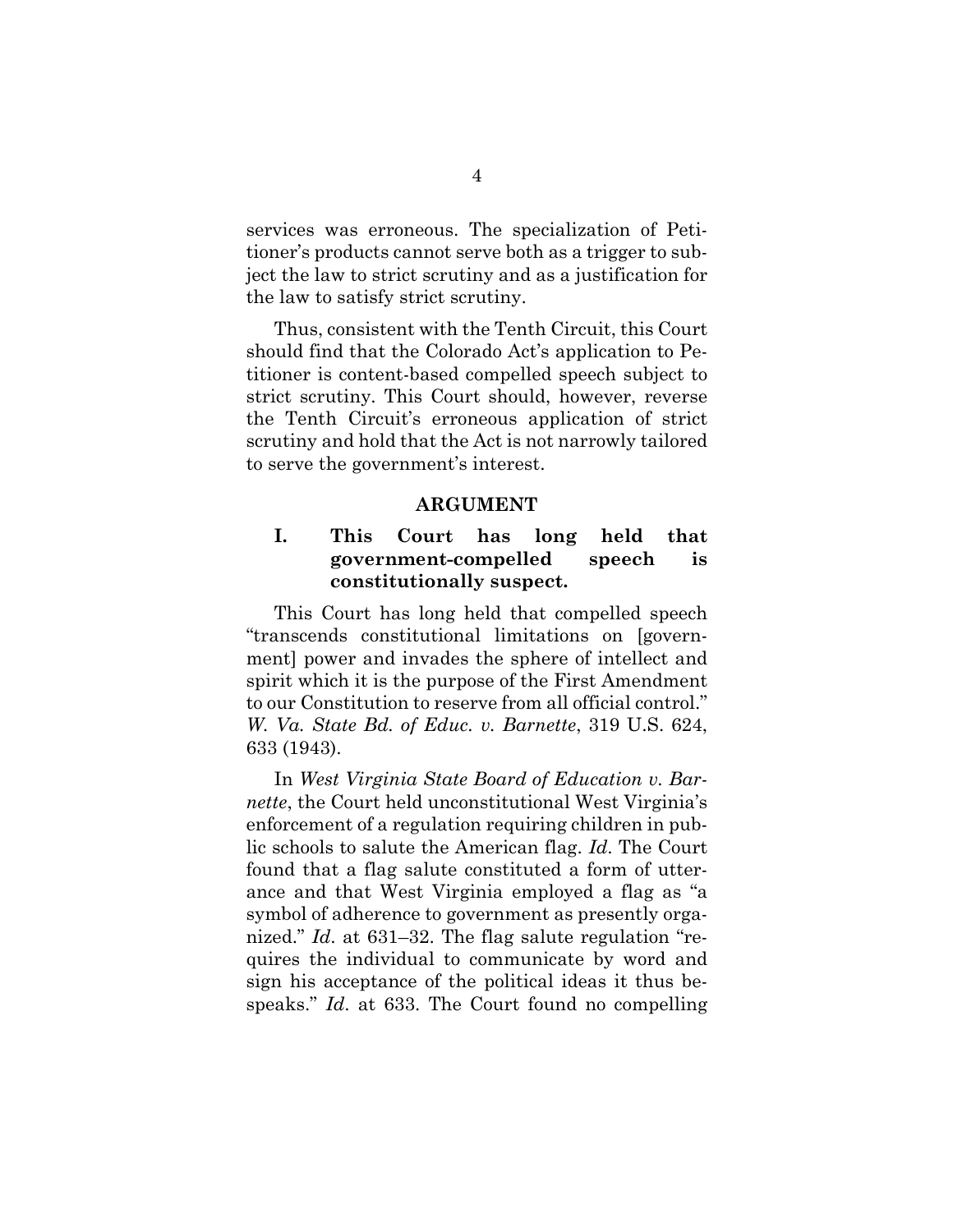justification for requiring students to salute the flag, and therefore held the compelled expression of allegiance to the state unconstitutional. *Id*. at 633–34.

In *Wooley v. Maynard*, 430 U.S. 705 (1977), this Court applied its reasoning in *Barnette* to invalidate a New Hampshire statute that forbade covering up lettering on a license plate, including the state's license plate slogan, "Live Free or Die." *Id*. at 706–07. The Court noted that "the right of freedom of thought protected by the First Amendment against state action includes both the right to speak freely and the right to refrain from speaking at all." *Id*. at 714. The Court held that the application of the statute to covering up the slogan was unconstitutional because "the First Amendment protects the right of individuals to hold a point of view different from the majority and to refuse to foster, in the way New Hampshire commands, an idea they find morally objectionable." *Id*. at 715.

In neither *Barnette* nor *Wooley* did the state prohibit private individuals from expressing views counter to state-held orthodoxy—this Court nonetheless found the compelled speech sufficiently disruptive of First Amendment interests as to make them unconstitutional. Martin H. Redish, *Compelled Commercial Speech and the First Amendment*, 94 Notre Dame L. Rev. 1749, 1755–56 (2019).

One other potential effect of compelled speech is that it could deter a speaker from communicating his or her own views. In *Pacific Gas & Electrical Co. v. Public Utilities Commission*, 475 U.S. 1 (1986), this Court found unconstitutional a California requirement that a gas and electric utilities company apportion space in its billing envelopes four times a year for inserts from an opposing consumer group. This Court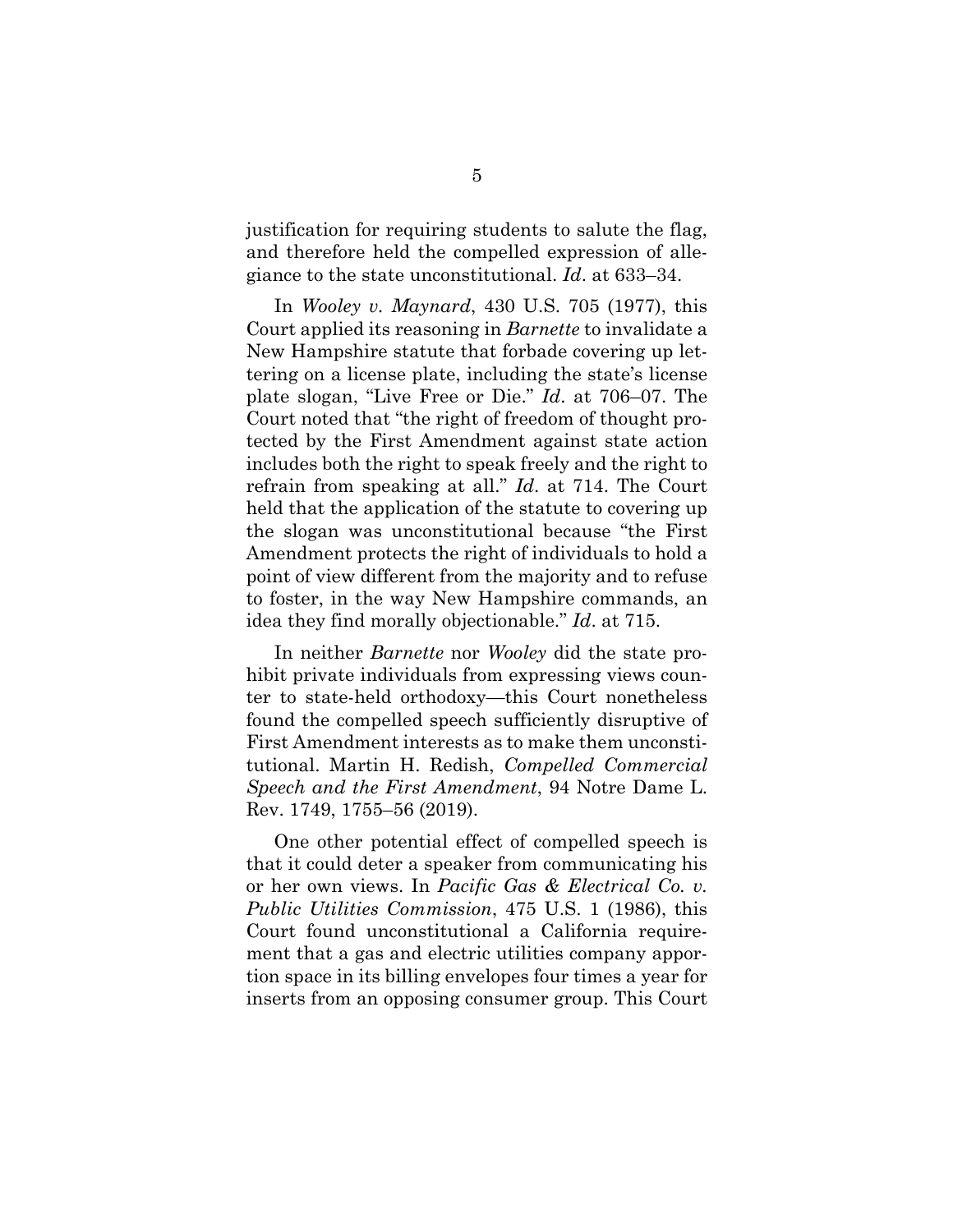found that "because access is awarded only to those who disagree with [Pacific Gas and Electric's] views and who are hostile to [its] interests, [Pacific Gas and Electric] must contend with the fact that whenever it speaks out on a given issue, it may be forced . . . to help disseminate hostile views." *Id*. at 14. This might well lead Pacific Gas to conclude that the safe course is to avoid controversy. *Id*. In other words, by compelling Pacific Gas to include speech with which it disagrees, the government made disseminating Pacific Gas's own speech more expensive.

### **II. This Court has recently affirmed its strong disfavor of governmentcompelled speech in** *Janus* **and** *NIFLA***.**

This Court's disfavor of government-compelled speech remains strong today. Several terms ago, this Court powerfully reaffirmed it in two cases: *Janus v. AFSCME, Council 31*, 138 S. Ct. 2448 (2018), and *National Institute of Family & Life Advocates (NIFLA) v. Becerra*, 138 S. Ct. 2361 (2018).

*Janus* held that the First Amendment generally bars compelling people to pay money to a private organization that will use it for speech. Specifically, the case involved a challenge to agency fees—fees that state governments forced public employees represented by unions to pay to those unions even if the employee was not a union member. *Janus*, 138 S. Ct. at 2460. This Court held that any requirement for nonmembers to subsidize public-sector unions violated the Free Speech Clause of the First Amendment because almost everything that public-sector unions do, including engaging in collective bargaining, constitutes speech on matters of public concern. *Id.* at 2459–60.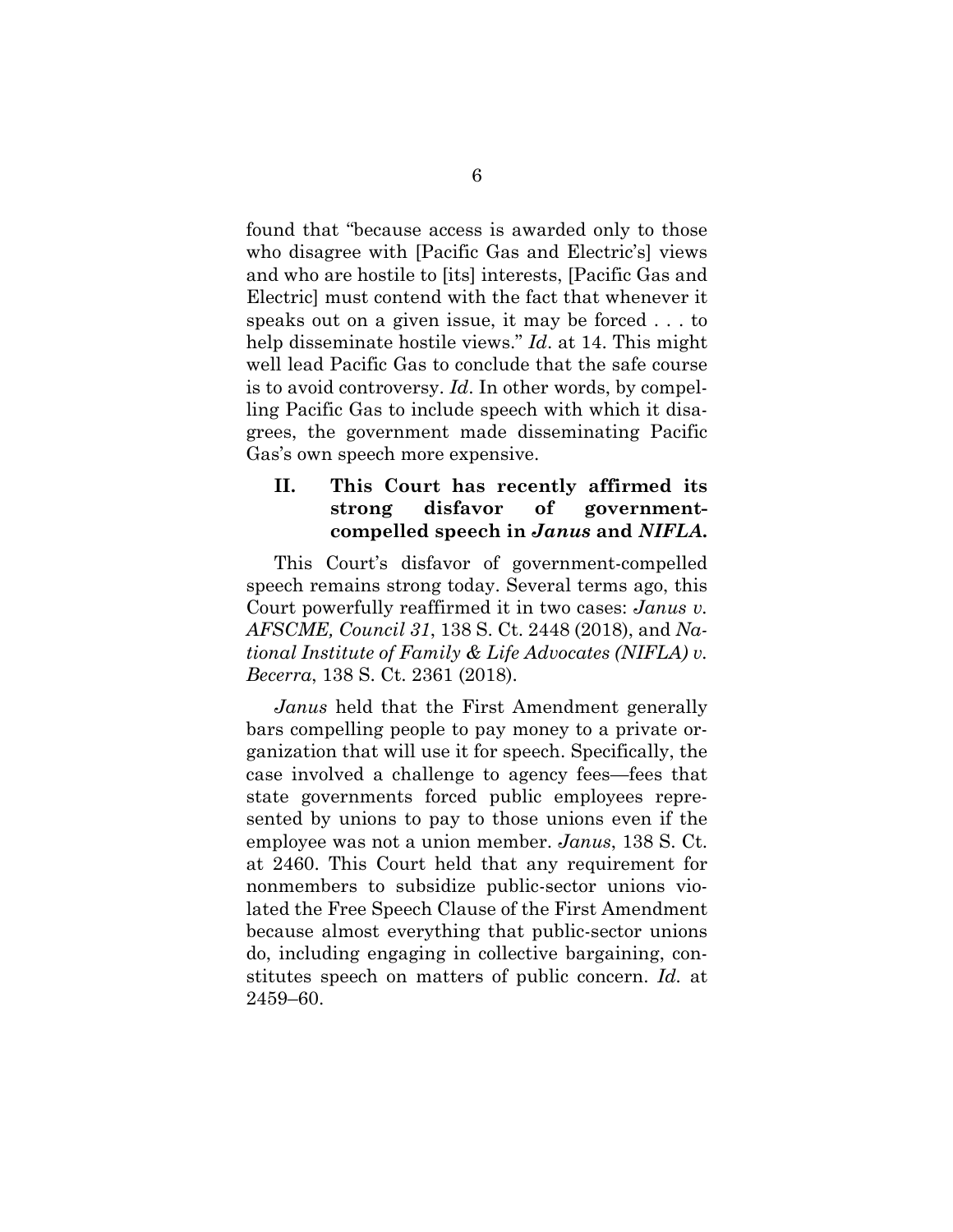*Janus* quoted favorably from Justice Jackson's majority opinion in *Barnette*: "If there is any fixed star in our constitutional constellation, it is that no official, high or petty, can prescribe what shall be orthodox in politics, nationalism, religion, or other matters of opinion or force citizens to confess by word or act their faith therein." *Id*. at 2463 (quoting *W. Va. Bd. of Ed*., 319 U. S. at 642). The Court stated that "[c]ompelling individuals to mouth support for views they find objectionable violates [this] cardinal constitutional command, and in most contexts, any such effort would be universally condemned." *Id*.

*Janus* hypothesized that no one would seriously argue that the First Amendment would permit the State of Illinois to require all residents to sign a document expressing support for a particular set of positions on controversial public issues. *Id*. at 2464. Although most of this Court's free speech cases have involved restrictions on what may be said, rather than laws compelling speech, *Janus* said that perhaps that is because such compulsion so plainly violates the Constitution. *Id*. "[M]easures compelling speech are at least as threatening." *Id*.

In addition to undermining the ends of serving our democratic form of government and furthering the search for truth, compelled speech does additional damage: "[f]orcing free and independent individuals to endorse ideas they find objectionable is always demeaning." *Id*. In other words, compelled speech is antithetical to the First Amendment because it undermines one's individual autonomy to hold and communicate one's opinions and beliefs.

A day before *Janus*, this Court decided *NIFLA v. Becerra*, in which it held that the government cannot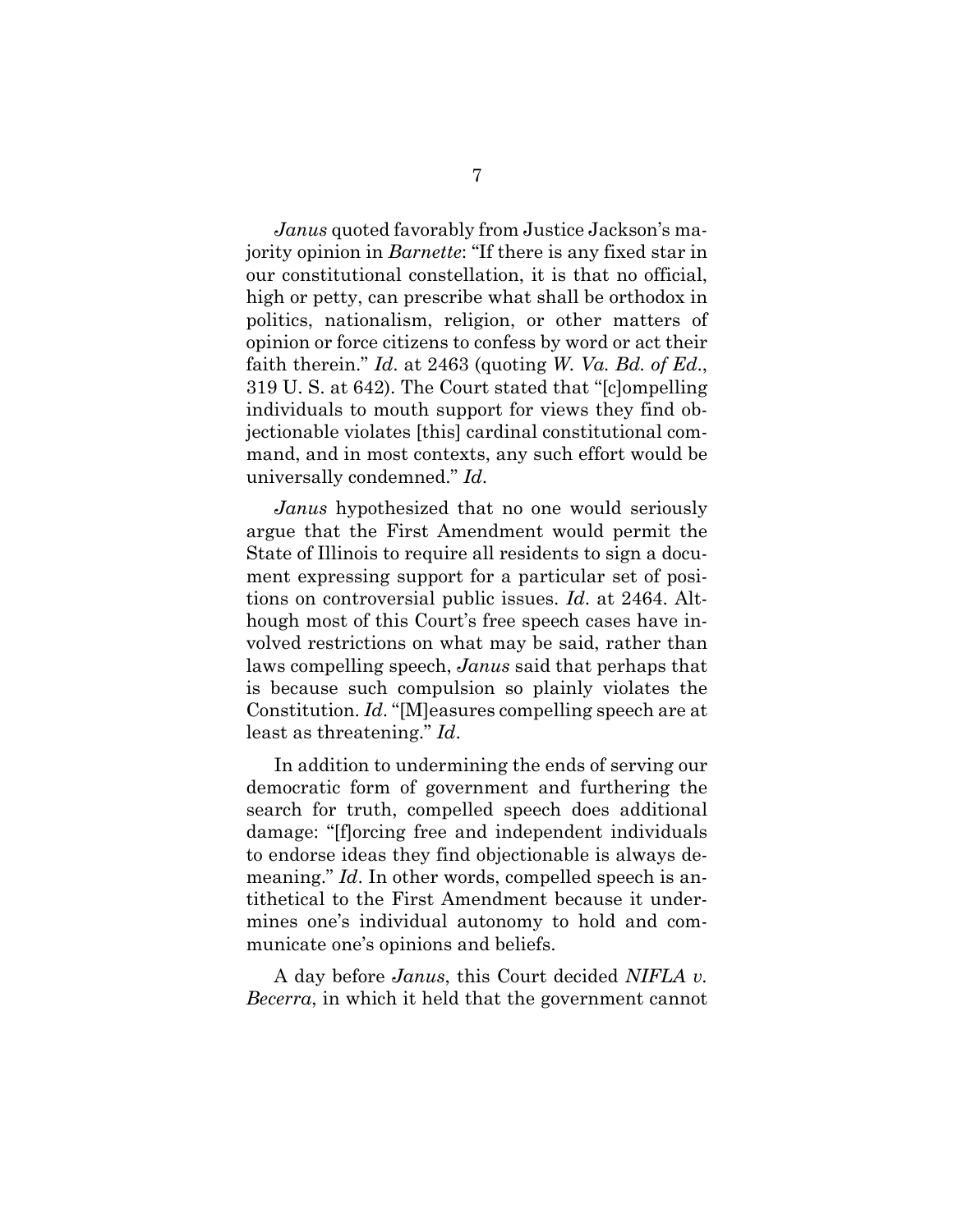require crisis pregnancy centers to inform patients about the availability of low-cost abortions. 138 S. Ct. 2361, 2371–76 (2018).

The Court in *NIFLA* found that California's notice requirement was a content-based regulation of speech. By compelling individuals to speak a particular message, such notices altered the content of their speech. *Id*. at 2371. Under the California notice requirement, "licensed clinics [had to] provide a government-drafted script about the availability of statesponsored services," including abortion—the very practice that the crisis pregnancy centers were devoted to opposing. *Id*. The California law compelled petitioners to inform women how they can obtain state-subsidized abortions "at the same time petitioners try to dissuade women from choosing that option." *Id*. Thus, the Court found that the notice requirement plainly altered the content of petitioners' speech and was therefore a content-based restriction on speech. *Id*.

Normally, content-based restrictions on speech are subject to strict scrutiny, but the Ninth Circuit in *NI-FLA* did not apply strict scrutiny because it held that the notice requirement regulated "professional speech." *NIFLA*, however, rejected professional speech as a separate category of speech subject to a different test than other restrictions on speech. *Id*.

*NIFLA* recognized that in some cases the Court has recognized an exception to applying strict scrutiny to laws that compel speech. In *Zauderer v. Office of Disciplinary Counsel of Supreme Court*, 471 U.S. 626, 650–53 (1985), for example, this Court upheld a rule requiring lawyers who advertised their services on a contingency-fee basis to disclose that clients might be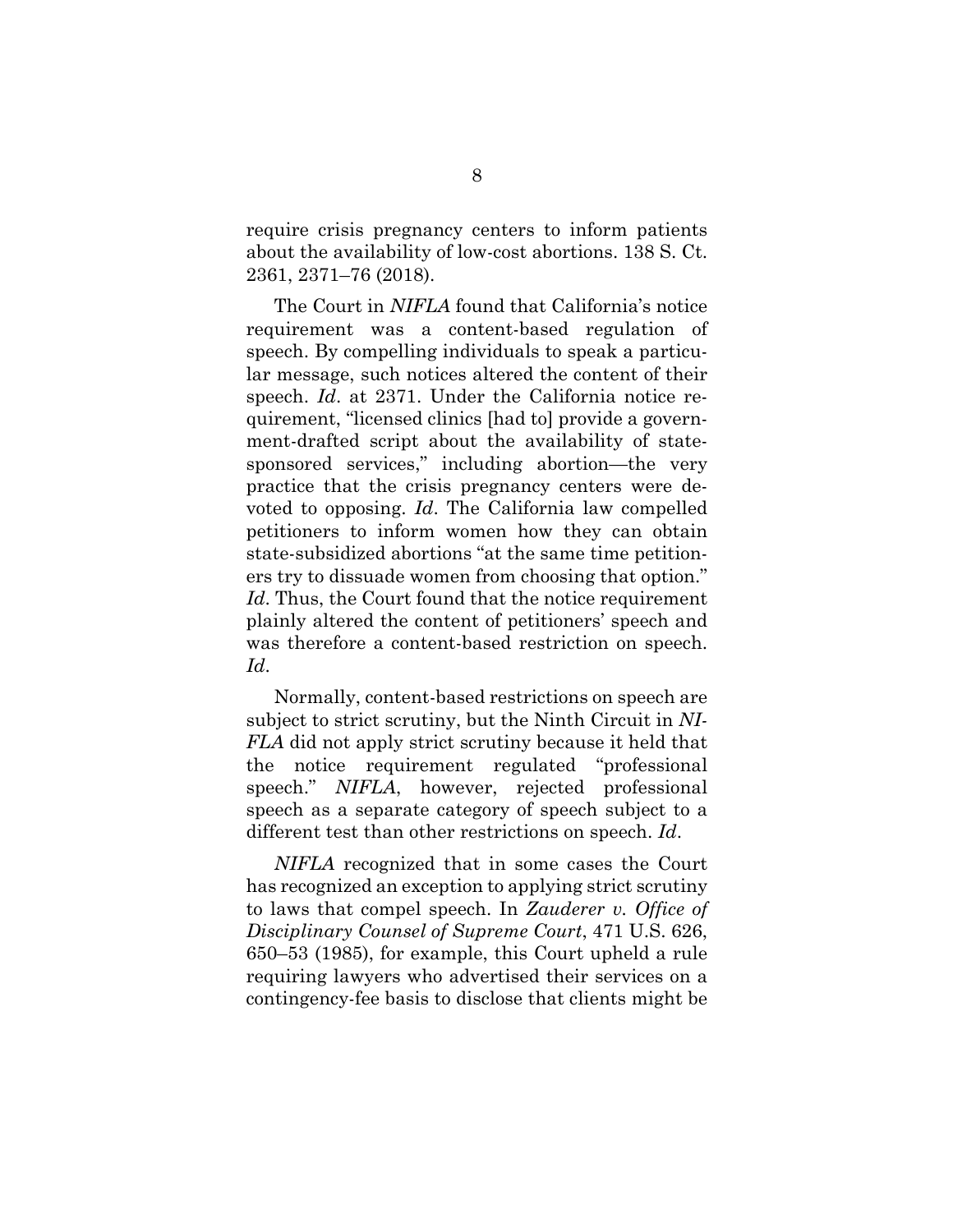required to pay some fees and costs. *Zauderer* stands for the proposition that when a disclosure requirement governs only "commercial advertising" and requires the disclosure of "purely factual and uncontroversial information about the terms under which . . . services will be available," that such requirements should be upheld unless they are "unjustified or unduly burdensome." *NIFLA*, 138 S. Ct. at 2372 (quoting *Zauderer*, 471 U.S. at 651).

But *NIFLA* held that the *Zauderer* exception did not apply in that case because the California notice requirement did not involve purely factual and uncontroversial information about the terms under which services will be available. *NIFLA*, 138 S. Ct. at 2372.

*NIFLA* also recognized that this Court's previous cases have allowed regulations directed at commerce or conduct, including professional conduct, from imposing incidental burdens on speech. *Id*. at 2373. But the Court held that the California notice requirement for crisis pregnancy centers were not regulations of professional conduct; the requirement regulated speech as speech. *Id*. at 2373–74.

## **III. Government speech compulsion is always content-based and therefore almost always subject to strict scrutiny.**

*NIFLA* stands for the proposition that compelled speech always involves content-based speech regulation and therefore, is almost always subject to strict scrutiny. Although this Court did not specifically undertake the analysis, the Illinois agency-fee system at issue in *Janus* was also a compelled speech requirement that was content-based because nonmember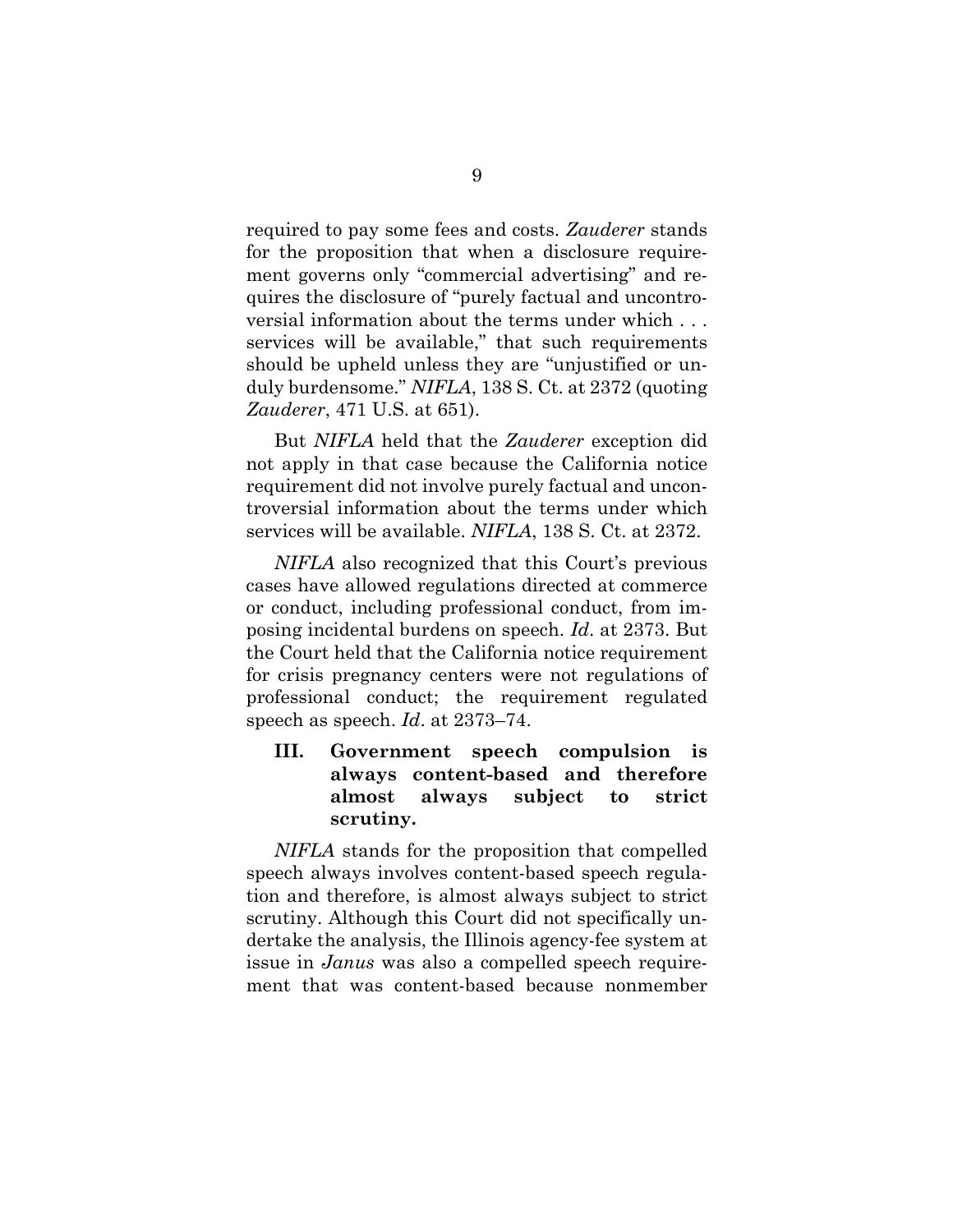agency-paying public employees were forced to pay funds to the union to be used for a specific message a pro-union message.

Indeed, compelled speech always involves "content-based" regulation because the government, when it compels speech, compels a specific message, not just an obligation to say whatever the speaker wants. Ashutosh Bhagwat, *Constitutional Rights: Intersections, Synergies, and Conflicts*, 28 Wm. & Mary Bill of Rts. J. 287, 289 (2019); *see also, e.g., Riley v. Nat'l Fed'n of Blind*, 487 U.S. 781, 795 (1988) ("Mandating speech that a speaker would not otherwise make necessarily alters the content of the speech. We therefore consider the Act as a content-based regulation of speech."); *Miami Herald Pub. Co., Div. of Knight Newspapers, Inc. v. Tornillo*, 418 U.S. 241 (1974) (compelled printing of candidate's reply to criticism interfered with editorial judgment about newspaper content); *Pacific Gas & Electrical Co.,* 475 U.S. 1 (compelling utilities to apportion space in its billing envelopes for inserts of an opposing public consumer group unconstitutional); *Hurley v. Irish-American Gay*, *Lesbian and Bisexual Group of Boston, Inc.,* 515 U.S. 557, 559 (1995) (finding that Massachusetts may not compel private citizens who organize a parade to include among the marchers a group imparting a message the organizers do not wish to convey).

"Content-based laws—those that target speech based on its communicative content—are presumptively unconstitutional and may be justified only if the government proves that they are narrowly tailored to serve compelling state interests." *Reed v. Town of Gilbert*, 576 U.S. 155, 163 (2015). "Government regula-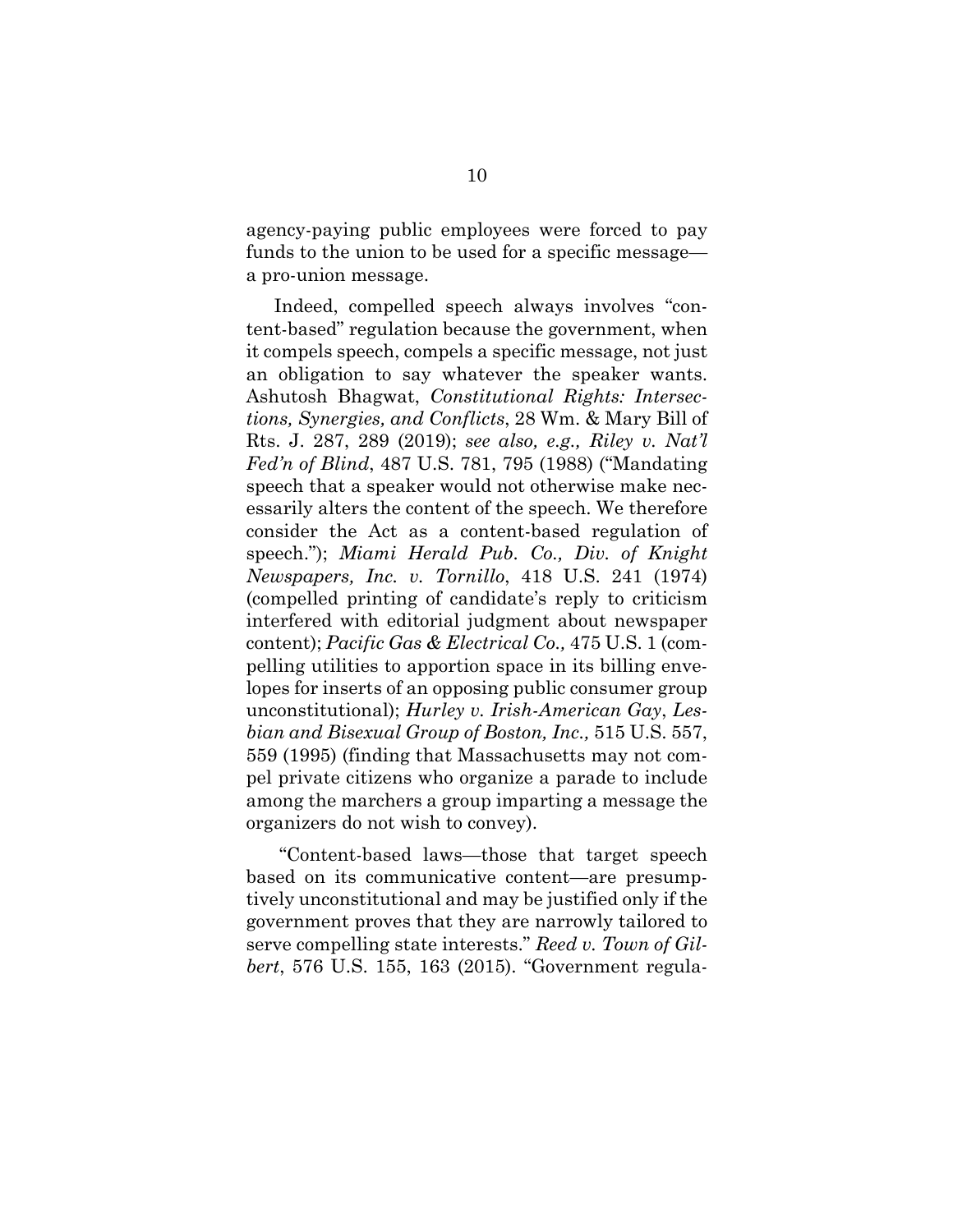tion of speech is content based if a law applies to particular speech because of the topic discussed or the idea or message expressed." *Id*. Thus, compelled speech laws should almost always be subject to strict scrutiny. *See Reed*, 576 U.S. at 163.

Here the Tenth Circuit correctly recognized that Petitioner Lorie Smith's website design constitutes speech, that the Colorado Anti-Discrimination Act (the "Act") was being enforced to compel Smith's speech—forcing her to design websites for weddings of same-sex couples if she designed websites for opposite-sex couples—and that the Act is a content-based restriction subject to strict scrutiny. Pet. App. 23a. ("Because the Accommodation Clause compels speech in this case, it also works as a content-based restriction"). Nonetheless, the Tenth Circuit erroneously held that the Act survived strict scrutiny because it was "narrowly tailored to Colorado's interest in ensuring 'equal access to publicly available goods and services.'" Pet. App. 24a–25a. In doing so, the Tenth Circuit found that, Petitioner's products are unique and customizable, and thus irreplaceable, and held that the government therefore has an interest in forcing Petitioner to provide her specialized products to everyone equally in the market. Pet. App. 28a.

But the Tenth Circuit's application of strict scrutiny makes no sense. Petitioner's products' unique, specialized nature cannot be a basis to subject the Act to strict scrutiny because they are speech, but also serve as a basis to uphold the Act as narrowly tailored.

*First*, the Tenth Circuit provides no basis for limiting the purported compelling interest of ensuring equal access to the marketplace generally to only Pe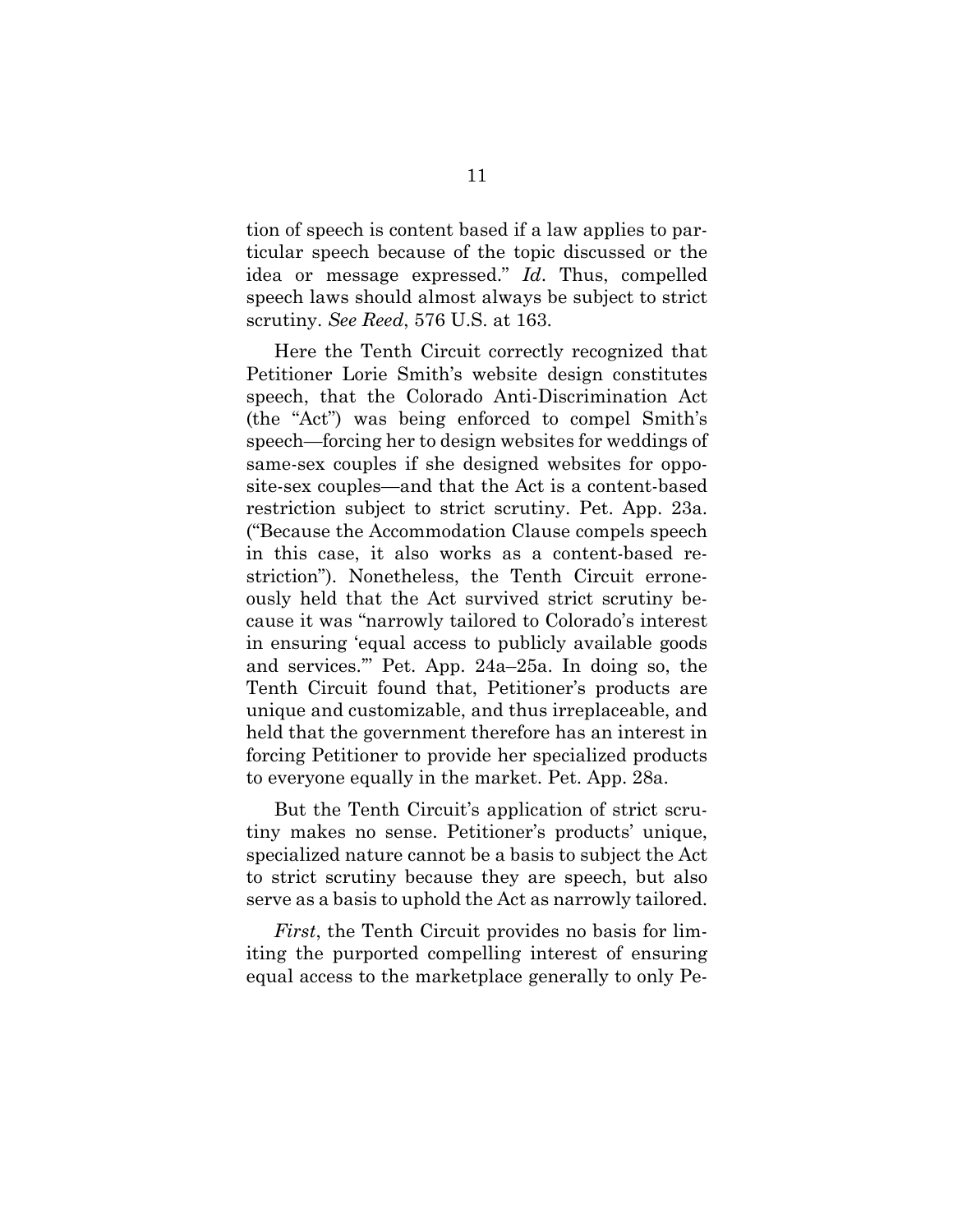titioner's unique and specialized products (i.e., Petitioner's speech), rather than the marketplace for website design generally. *See Hurley,* 515 U.S. at 573 (holding that the state has no legitimate interest in making speech itself the public accommodation).

*Second*, in limiting the marketplace to Petitioner's unique and specialized website design specifically, rather than the marketplace for website design generally, the Tenth Circuit eliminates the state's evidentiary burden under strict scrutiny to show whether there are actual barriers to the website design marketplace. *See NIFLA*, 138 S. Ct. at 2377 (holding that the state's burden to justify the restriction on speech under strict scrutiny requires more than the "purely hypothetical").

The result of the Tenth Circuit's erroneous application of strict scrutiny is to allow the specialization of Petitioner's products to serve both as a trigger to subject a law to strict scrutiny while also serving as a justification for the law to satisfy strict scrutiny. Such an application is contrary to this Court's precedents, would be self-defeating, and would doom free speech protection for any provider of expressive products.

Thus, while the Tenth Circuit's analysis finding that Petitioner's website design constitutes free speech, and application of strict scrutiny to the Act because the Act compels speech in a content-based manner is consistent with this Court's compelled speech cases, particularly in *Janus* and *NIFLA*, and should be upheld, this Court should reverse the Tenth Circuit's illogical application of strict scrutiny, as inconsistent with this Court's precedent.